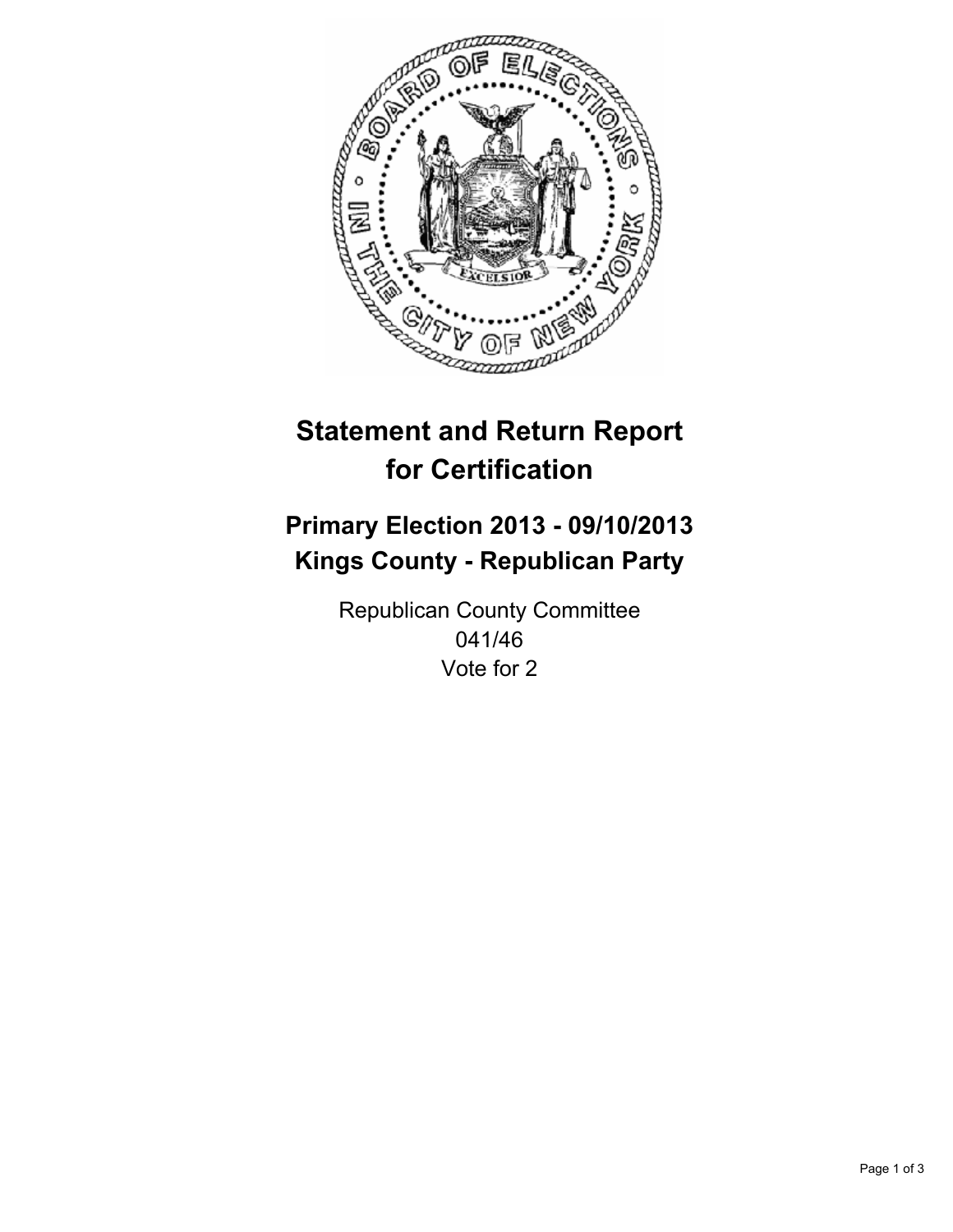

### **Assembly District 46**

| <b>EMERGENCY</b>         | 0        |
|--------------------------|----------|
| ABSENTEE/MILITARY        |          |
| <b>FEDERAL</b>           | 0        |
| SPECIAL PRESIDENTIAL     | 0        |
| <b>AFFIDAVIT</b>         | $\Omega$ |
| KOKONA KORDISTOS         | 12       |
| <b>IOANNIS KORDISTOS</b> | 8        |
| <b>ARLENE KEATING</b>    | 15       |
| PETER J. DEPAOLA         | 13       |
| <b>Total Votes</b>       | 48       |